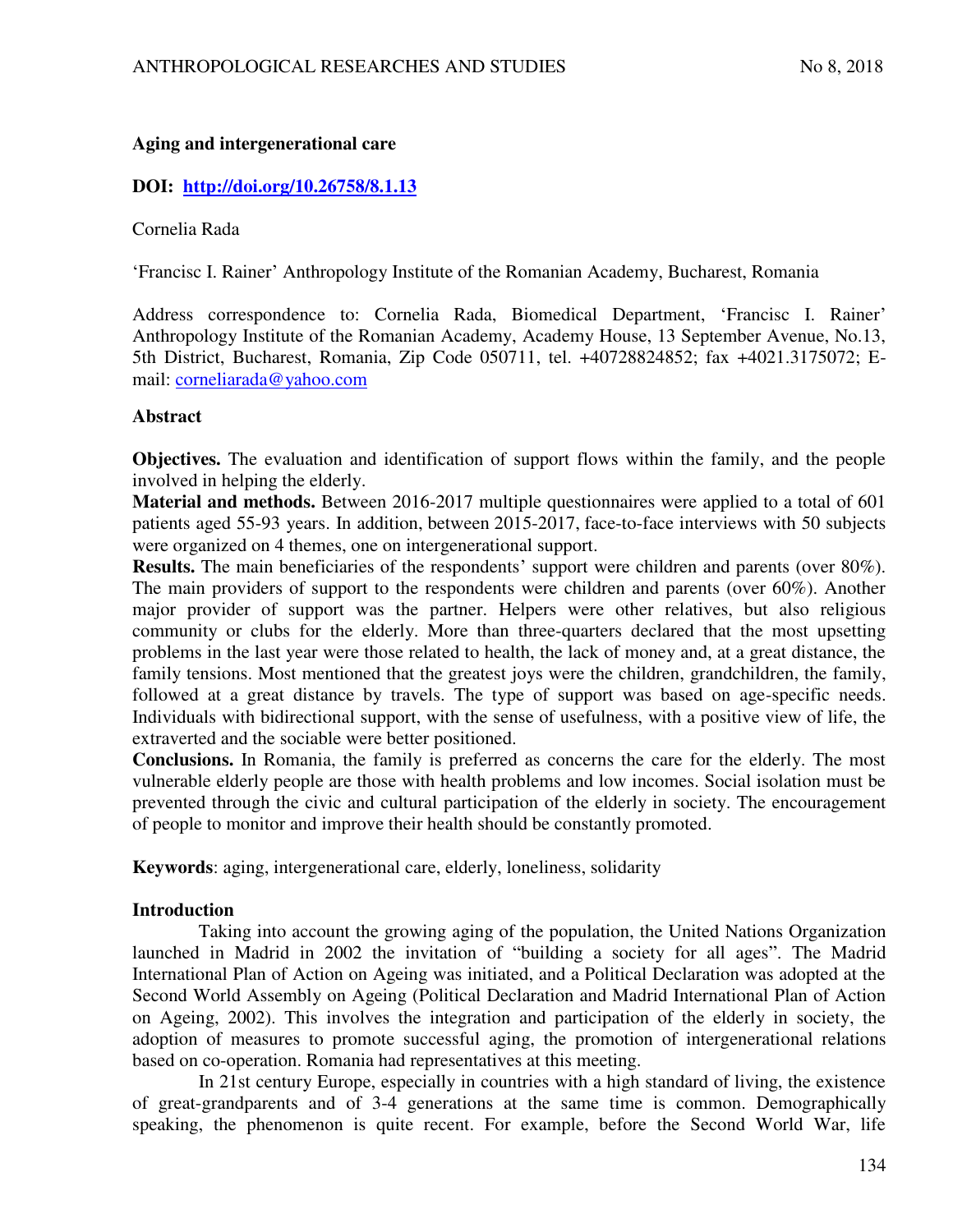expectancy at birth was 42.0 years in Romania. Then the decrease to about half of the mortality rate per 1,000 inhabitants led to an increased life expectancy at birth of 63.2 years calculated in 1956. Then the increase was lower, reaching 67.33 years between 1968 and1970.

Some important indicators for the elderly population registered in 2014 are summarized in the data provided by the National Institute of Statistics (National Institute of Statistics, 2016).

Life expectancy at birth in 2014 in EU-28 member countries was 83.6 years for males and 78.1 for males. In Romania, it was 4.9 years less for females and 6.7 years less for males.

Elderly people have less good health and higher mortality so that a good indicator of longevity is life expectancy at the age of 65. Life expectancy at 65 years in EU-28 member countries in 2014 was 21.6 years for women and 18.2 for men. In Romania, it was 3.5 years lower for both sexes. Knowing the number of years that a person can live is important for shaping policies related to pensions and elderly care, and largely reflects the living conditions of the population.

A subtler indicator, which Romania has calculated after the EU joining in 2007, is the healthy life expectancy that measures on the average period a person is expected to live at a certain age in good health, taking into account the specific rates of mortality, morbidity, and disability risk for that year. It is used to monitor the functional changes in the elderly population, aiming at ensuring and promoting active aging. It is estimated that at the EU level of life expectancy at 65, women and men can expect to have a healthy life of 8.6 years. In Romania, out of the life expectancy of 18.02 years for 65-year-old women, 5.7 years are expected to be lived in good health; as concerns the 65-year-old men, out of 14.68 years of life expectancy, 5.9 years are expected to be lived in good health (National Institute of Statistics, 2016).

The increase of life expectancy, of longevity, makes most people more or less in need to receive help. In the USA and Europe, it has not been identified a law obliging adult children to care for and support their elderly parents, as there is one according to which parents have to take care of their minor children, and yet most elderly people receive help from their children. Altruism and reciprocity are involved in these support flows.

Life expectancy increase makes most of the people to be more or less in need for support (Künemund, Motel-Klingebiel and Kohli, 2005).

Three main types of intergenerational support can be distinguished (Morelli, Lee, Arnn and Zaki, 2015): *instrumental,* practical support in the form of services, such as caring for parents when they are ill and disabled, caring for grandchildren, great-grandchildren by parents, respectively grandparents. *social, emotional* support such as visits, phone calls, attention, etc. *Financial* support, such as money given to children by their parents when they buy a house, or money given to parents by their children when they retire and their income is reduced or when they need health care.

In the context of the above-mentioned ideas, this study aims to evaluate and identify the support flows within family members, the people involved in helping the elderly, and their most recent problems and joys.

#### **Material and methods**

#### **Design and sampling**

This article is based on a quantitative cross-sectional study carried out (2016-2017) on a total of 601 patients aged between 55-93 years old without apparent problems regarding family. Patients were treated within Ana Aslan National Institute of Gerontology and Geriatrics. Table 1 displays the basic sociodemographic variables of the sample population.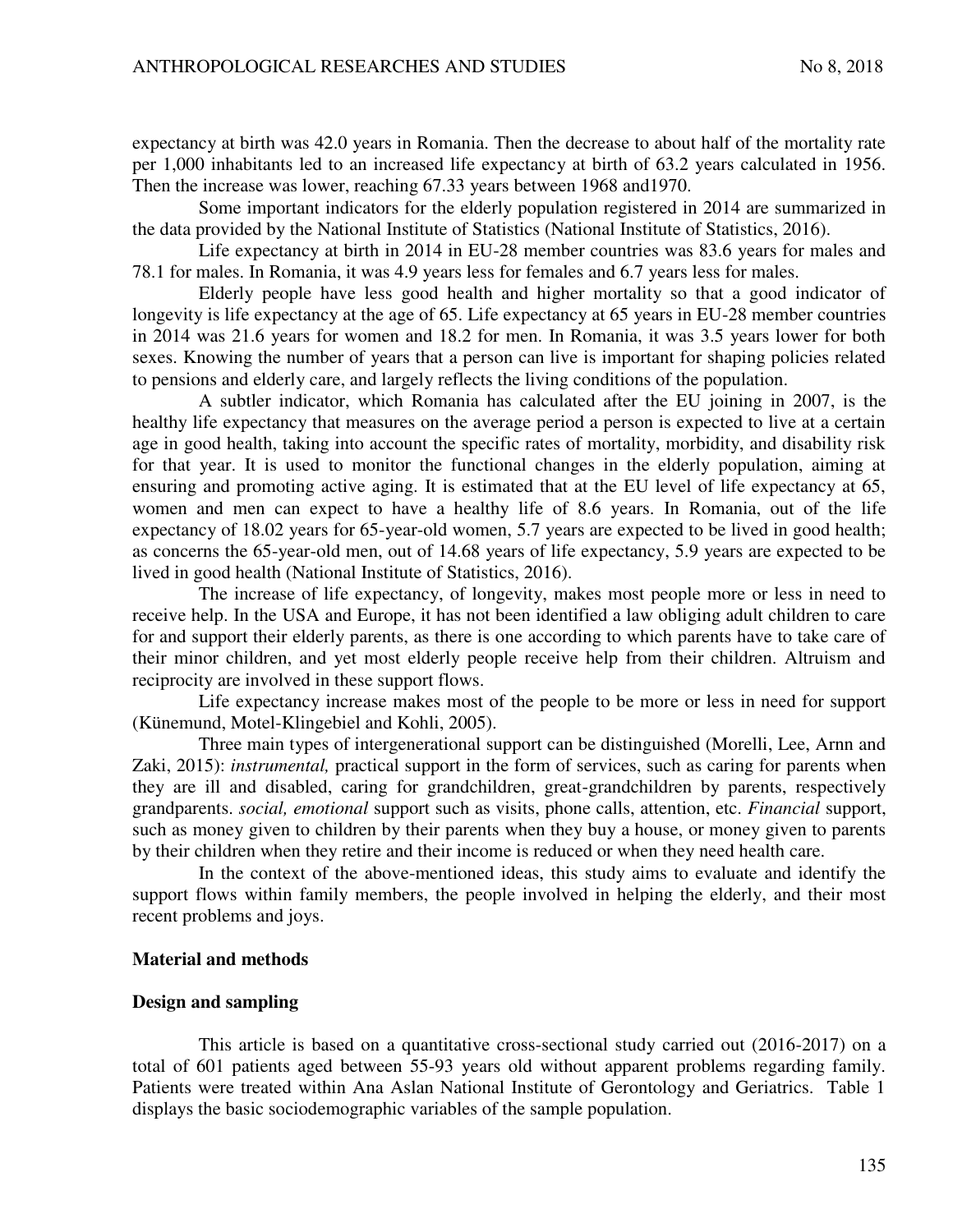| Sociodemographic data                                                     | $\mathbf N$ | $\%$ |  |  |  |
|---------------------------------------------------------------------------|-------------|------|--|--|--|
| Gender                                                                    |             |      |  |  |  |
| Female                                                                    | 492         | 81.9 |  |  |  |
| Male                                                                      | 109         | 18.1 |  |  |  |
| Age groups (years)                                                        |             |      |  |  |  |
| 55-64                                                                     | 224         | 37.3 |  |  |  |
| 65-74                                                                     | 272         | 45.3 |  |  |  |
| $75 - 84 +$                                                               | 105         | 17.4 |  |  |  |
| Place of residence                                                        |             |      |  |  |  |
| Urban                                                                     | 445         | 74.0 |  |  |  |
| Rural                                                                     | 156         | 26.0 |  |  |  |
| Marital status                                                            |             |      |  |  |  |
| Married                                                                   | 318         | 52.9 |  |  |  |
| Widowed                                                                   | 202         | 33.6 |  |  |  |
| Divorced                                                                  | 55          | 9.2  |  |  |  |
| Consensual union over 1 year                                              | 19          | 3.2  |  |  |  |
| Unmarried (single)                                                        | 7           | 1.2  |  |  |  |
| <b>Employment status</b>                                                  |             |      |  |  |  |
| Not working (pensioners (retired),<br>housewife)                          | 574         | 95.5 |  |  |  |
| Working                                                                   | 27          | 4.5  |  |  |  |
| Education                                                                 |             |      |  |  |  |
| Elementary/high school (up to 12<br>years of school)                      | 167         | 27.8 |  |  |  |
| Lyceum/ school of foreman in a<br>profession                              | 305         | 50.7 |  |  |  |
| University degree                                                         | 129         | 21.5 |  |  |  |
| Children in the family                                                    |             |      |  |  |  |
| $\overline{0}$                                                            | 57          | 9.5  |  |  |  |
| $1+$                                                                      | 544         | 90.5 |  |  |  |
| The number of family members living with the respondent including himself |             |      |  |  |  |
| $\mathbf{1}$                                                              | 175         | 29.1 |  |  |  |
| $\mathbf{2}$                                                              | 278         | 46.3 |  |  |  |
| $\overline{3}$                                                            | 58          | 9.7  |  |  |  |
| $\overline{4}$                                                            | 34          | 5.7  |  |  |  |
| $5+$                                                                      | 56          | 9.2  |  |  |  |

**Table 1. Sociodemographic and family characteristics of the participants**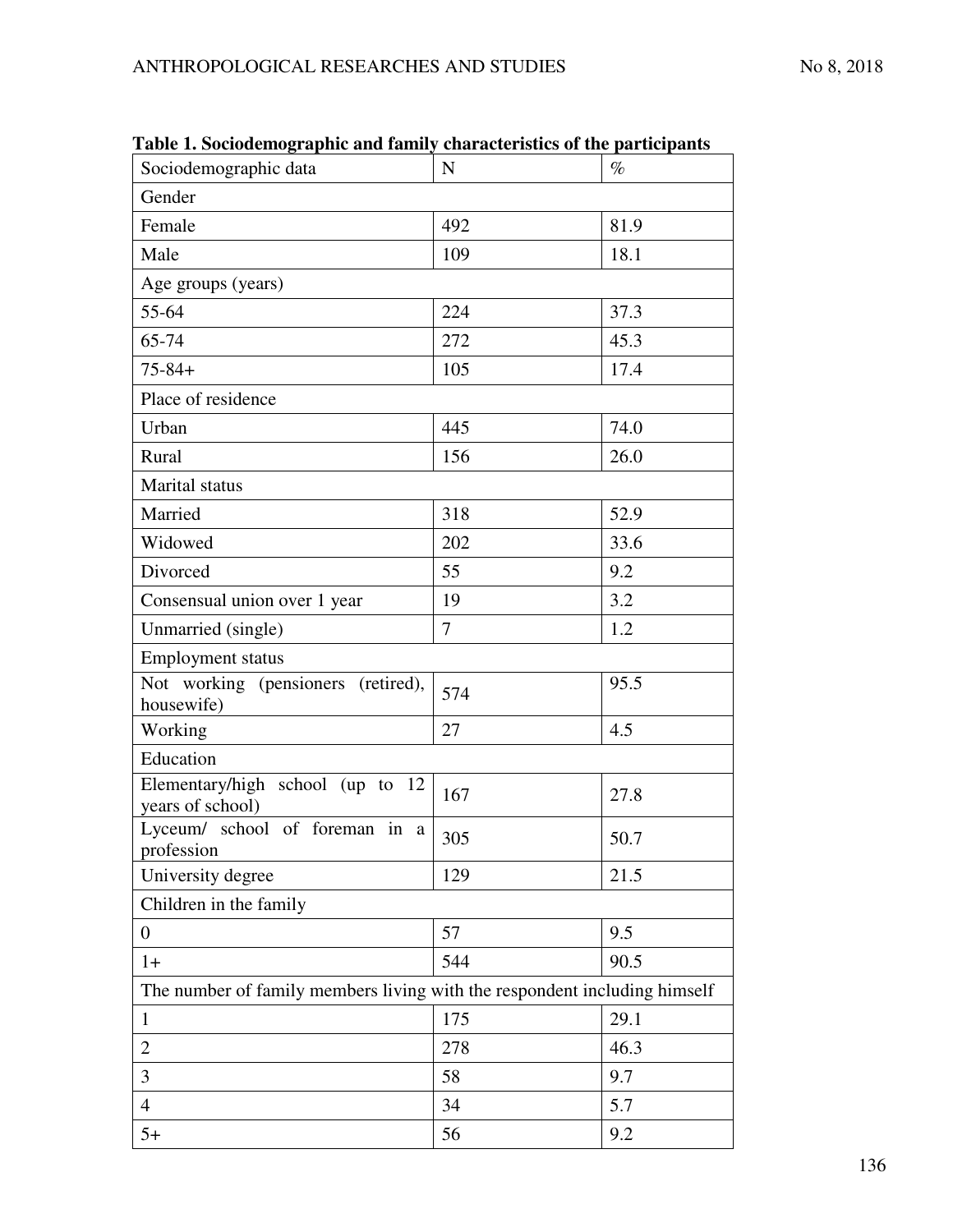Based on the doctor's recommendation and diagnosis, up to 15 blood tests were performed (usual clinical parameters) on the patients. Several questionnaires on personality, depression, memory, quality of life, family, and an omnibus-type questionnaire with 36 items collecting sociodemographic data, data on behaviors harmful for health, opinions, and attitudes relevant to the health of the elderly were applied. The questionnaires were completed in the form of a face-to-face interview conducted by a psychologist with each patient. The response rate was 100%. In addition, between 2015-2017, face-to-face interviews with 50 subjects were organized on 4 themes, one on intergenerational support.

This paper explores some fragments of the interviews concerning the help received within the family as well as the answers from 5 items in the omnibus questionnaire, namely: 1. To what extent do you help (did you help) your close relatives (financially, emotionally, with cleaning or shopping, etc.)? 2. To what extent did your close relatives help you (financially, emotionally, with cleaning, shopping, etc.)? Variants of answer: grandchildren, children, parents, grandparents, brothers, sisters. 3. What other people help you in case you need it? Variants of answer: partner, friends, neighbors, other people namely... With the degrees of intensity: a lot, a little, almost not at all, it is not the case. Open questions: 4. What is the biggest problem in the last year that upsets you? 5. What are the greatest joys of the last year?

### **Results**

The option "it is not the case" was eliminated from the analyses.

Table 2 shows that the main beneficiaries of the respondents' support were children and parents. More than 80% of the respondents helped "a lot" their children and parents.

**Table 2. The distribution of the respondents according to the intensity of their support to the relatives** 

| <b>Beneficiaries</b>     | of | the | A little, almost not at all | A lot |
|--------------------------|----|-----|-----------------------------|-------|
| respondents' support $%$ |    |     |                             |       |
| Grandchildren            |    |     | 27.5                        | 72.5  |
| Children                 |    |     | 18.5                        | 81.5  |
| Parents                  |    |     | 21.4                        | 78.6  |
| Grandparents             |    |     | 53.4                        | 46.6  |
| Brothers, sisters        |    |     | 49.1                        | 50.9  |

The main support providers to the respondents were their children and parents. Over 60% received "a lot" of support from their children and parents (table 3).

| Table 3. The distribution of the respondents according to the intensity of the relatives' support |
|---------------------------------------------------------------------------------------------------|
|---------------------------------------------------------------------------------------------------|

| The support that the relatives | A little, almost not at all | A lot |
|--------------------------------|-----------------------------|-------|
| granted to the respondent $\%$ |                             |       |
| Grandchildren                  | 52.8                        | 47.2  |
| Children                       | 32.8                        | 67.2  |
| Parents                        | 39.3                        | 60.7  |
| Grandparents                   | 58.1                        | 41.9  |
| Brothers, sisters              | 59.0                        | 41 C  |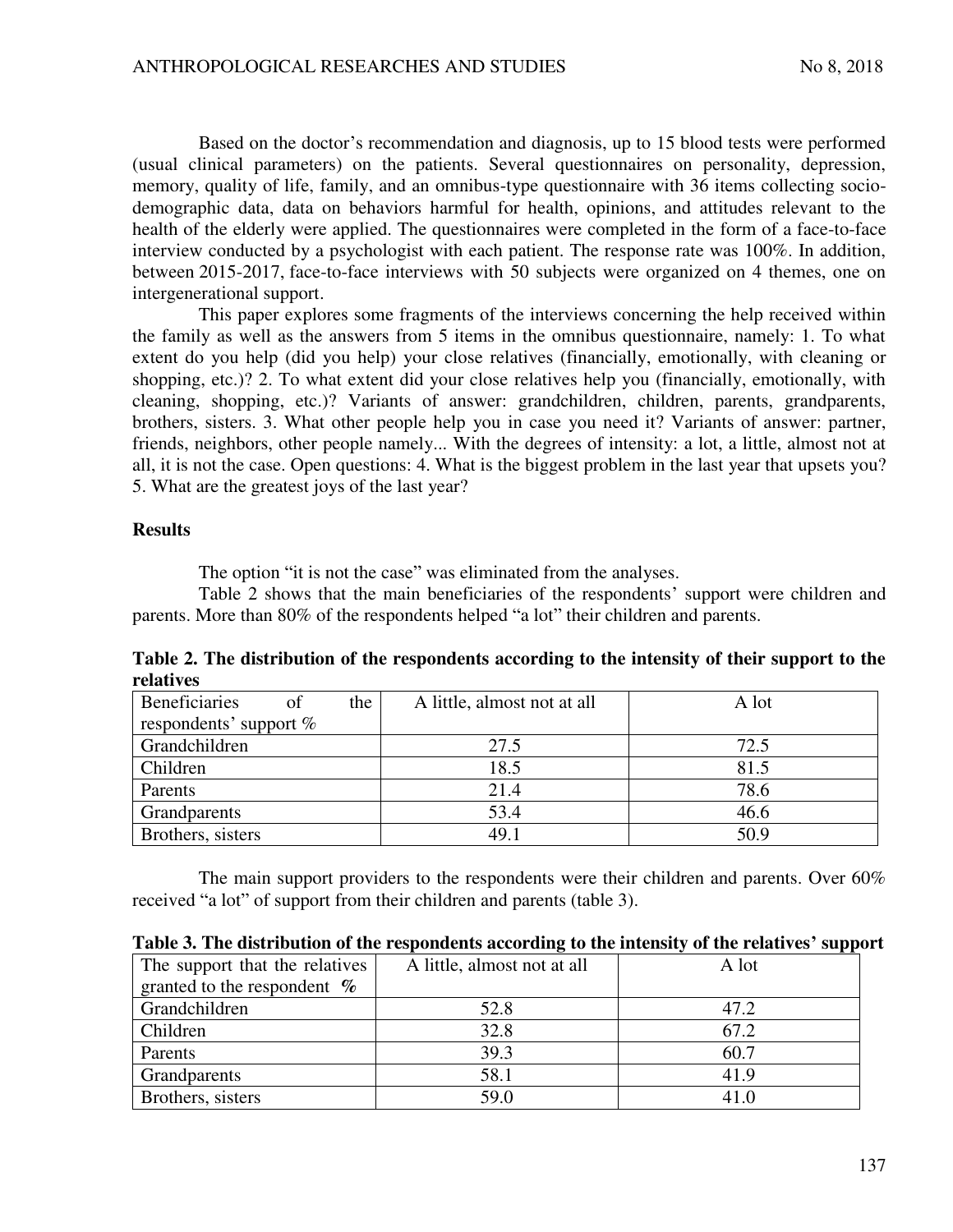Another major support provider was the partner (table 4).

|                   | Table 4. The distribution of the respondents according to the intensity of the support received |  |  |
|-------------------|-------------------------------------------------------------------------------------------------|--|--|
| from other people |                                                                                                 |  |  |

| The support received by the  | A little, almost not at all | A lot |
|------------------------------|-----------------------------|-------|
| respondent from other people |                             |       |
| $\mathcal{O}_{\mathcal{O}}$  |                             |       |
| Partner                      | 17.9                        | 82.1  |
| Friends                      | 62.5                        | 37.5  |
| <b>Neighbors</b>             | 69.1                        | 30.9  |

The respondents mentioned other support providers, mainly relatives, such as daughters-inlaw, sons-in-law, godchildren, godparents, brothers-in-law, sisters-in-law, uncles, aunts, and also communities like religious ones, or elderly clubs.

Asked about the biggest problems in the last year that upset them, over three-quarters of the respondents specified health problems related to themselves, to the spouse or to another family member, followed by the lack of money and at a great distance by the tense relationships within the family.

Asked about the greatest joys of the last year, most of the respondents indicated children, grandchildren, family, followed at a great distance by travels.

Below are some fragments of interviews, performed in 2015-2017, with suggestive life situations as concerns the intergenerational support flows.

*"On a Friday afternoon, I met at the train station the parents of a former high school classmate (author's note: the generation of 1976). They were beautifully dressed, they looked happy, and had some luggage. We greeted, exchanged a few words about myself and my parents, and asked them where they were going. They answered: "we are going to the children, as they celebrate 10 years since their marriage." I asked them to send their daughter and their son-in-law my best regards and I wished them to have a nice time. They got on their train carriage and I got on mine. They had transmitted me a positive emotion. During the trip, I nostalgically remembered the high school years, the party for my classmate's wedding, and other things of my youth. Then I thought that my mother told me when she saw me, "welcome my little girl," though I was almost 40 years old. I found it interesting that they talked about their son-in-law as if he was their son. My parents, though they liked and accepted my husband, have never perceived him so close.* 

*I turned on my laptop to write an article I was going to send to a magazine, as I had two hours of travel when I could do something. Yet, I could not do much, though it was necessary because I had a deadline for submitting the proofed document. I was visiting my mother's house for the second annually almsgiving celebration since my father had died. I felt a mixture of annoyance and sadness because only three years ago, with the same train, they both had come to me and my husband to help us with the renovation of our house. Although my father was 72 years old and my mother 61 years old, they were pretty vigorous and energetic to get involved in the supervision of workers, cleaning, and other household chores and everything involved by those three weeks of renovation chaos. I had lived with my parents until I was 32 years old, in S (a small town), and I got married and moved to a distance of 150 km in B town (a big city). Almost always I felt and enjoyed the support of my parents in any form: money, advice, care, even after I had my own family. I was somehow annoyed by my selfishness because they were truly listening and helping me almost every time, while I did not manage to fulfill their needs. I was so caught up with the professional*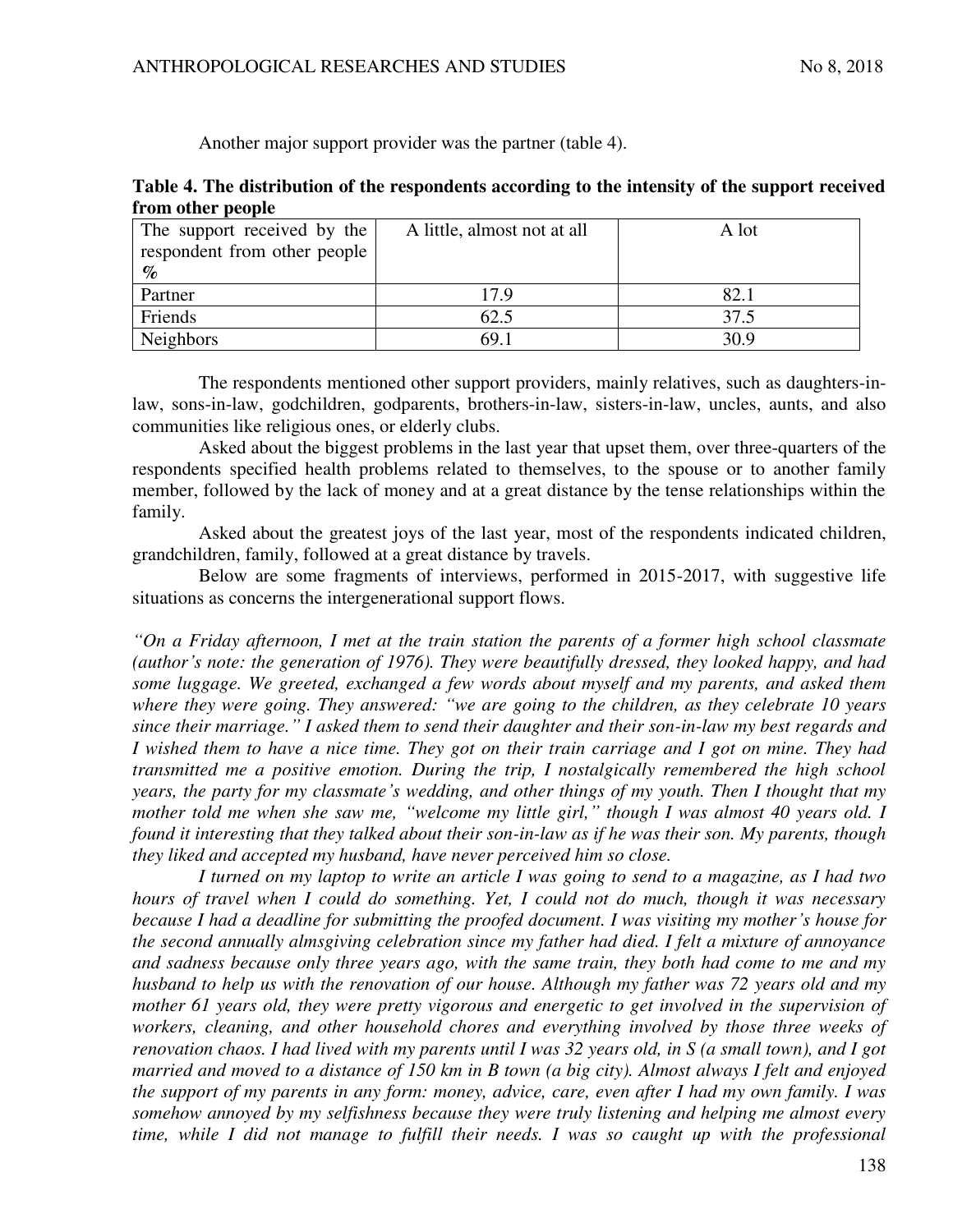*development that I did not allow myself time for anything else. I often told them of my dissatisfactions, my efforts at work, and they used to encourage me and talk to me about patience, diplomacy, emotional intelligence, and so on.* 

*In the year my dad died I spent a week of holidays with my parents in their house in my hometown. I noticed that my father was eating very little and had lost weight, but I did not insist enough that he came with us to take him to a good hospital for investigations. When they accompanied me to the train station, my luggage was full of good food made by them, and my soul was filled with the energy they had inspired me. It did not cross my mind that only a few months later my dad would die in his sleep because of a cardiac arrest. I'm almost sure my dad did not come for the investigations because he did not want to be a burden for me. I still do not know whether the reason I did not insist that he should come was not to disturb my career plans; it is difficult to integrate the feelings of embarrassment and guilt that activate from time to time. This was the situation with intergenerational support: only from them to me."* (P.C., 44 years old, female, psychologist, registered in 2016)

*"Before my graduation and many years after began to work, my parents helped me constantly with money. At the time when food was rationalized (author's note: before 1989) and it was hard to find anything to buy, I went home during holidays with college mates, and then with my colleagues, and my parents did their best so that we had all comfort. They also paid the first and all the following installments for the apartment where I live. My first piece of furniture was bought entirely by them. Then I had my own salary, but whenever I went to visit them they gave me some money. After I got married, we started to meet only at Easter and Christmas, when I visited them with my wife. At a certain moment, my mother asked my wife to tell me to come for a weekend visit because they had something to talk to me. I was worried a little believing there was some health issue. My mother told me that their pensions were no longer enough for them to live up to the desired standard and asked me to support them financially. Since then I have sent them a sum of money every month. Then, one year after my father had been diagnosed with Alzheimer's disease, he had to be hospitalized in a private specialized home, which costs I paid for a full year. My mother had a lot of trouble with my father as he had become dangerous and aggressive, but she opposed his hospitalization. She always said that she would be ashamed and that the world would say she abandoned him.* 

*My mother is 88 years old and I have been sending her money monthly for 15 years. I am pleased that my income allows me to help her. For about two years, since she was diagnosed with diabetes, she has been complaining that she cannot handle household cleaning and shopping anymore, so we pay weekly a lady who helps her with these activities. Even at this age, she invites friends to coffee or dinner, they talk and listen to music."* (R.A.O., 64 years old, male, engineer, registered in 2016)

*"Until two years ago I worked full-time, but my colleagues from the Institute used to say that I should have allowed the younger people to be promoted. As I can still work it would be a pity to stay at home, and the money I earn is used to pay for my granddaughter's private lessons. I have been*  writing a book and, at the end of the year, I am going to send it to the publishing house. I think it *will be the last one; in fact, I would have another theme to develop in a smaller volume, but I believe that the Institute will no longer approve my request to prolong my activity. Besides, I have noticed that many young people look at me tacitly and I even heard them saying behind my back that I'm outdated and tired.* 

*My wife is also strong, but she has not been working for more than 15 years since our granddaughter was born. As a professor, she could have continued her work, but we discussed with*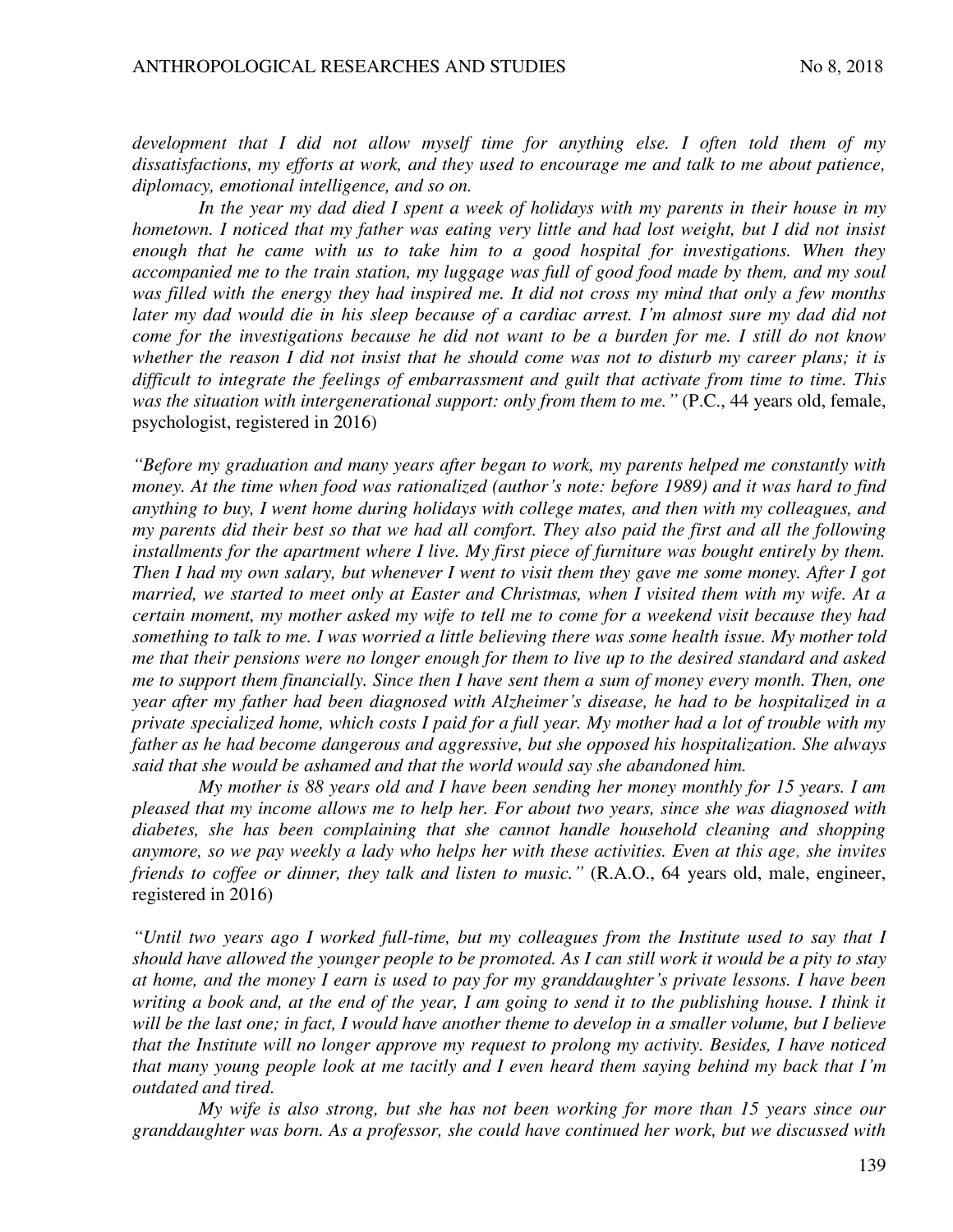*our son and we decided that it was better than sending her to nursery, and institutions that offer after-school programs or hiring a babysitter. We live on the same street and it was easy. My granddaughter even now, when she returns from high-school, she comes to our house, eats and does her homework. I have taught her to drive a motorcycle, of course not on public roads, and she's looking forward to turning 18 years old so that she could have a license. In the city I have not been driving the car and the motorcycle for four years and not because I cannot do it as psychomotricity, coordination, reflexes, and vision are good, but I am afraid of these reckless young people who drive carelessly at high speed, like madmen.* 

*I have a good genetic background, my wife has some heart problems and some knee pains, but I hardly catch any cold. My maternal grandparents were 80 years old at a time when life expectancy did not even reach 60 years old. So did my parents. In autumns we used to go to the country, and with them, my son, his wife, my brother, my sister-in-law and my grandchildren harvested the grapes and made wine. Then we recollected youth memories, laughed, sang, and played Moldavian traditional dances. Now that they have died, a cousin takes care of the house and every autumn we all meet there at the parental home, we talk and have fun."* (C.V., 79 years old, male, biologist, works part-time in research, registered in 2017)

*"For me, every day means a victory against the disease. For over 15 years I have been struggling with an autoimmune disease that does not heal, and science cannot do much. I make efforts so that I do not retire because without my husband's income I could hardly manage. We do not have children, I am his support, and he is mine. I cultivate a positive attitude, I believe in the power of the mind, but sometimes I feel overwhelmed by this permanent, invalid physical sufferance.* 

*At some distance, my relationships with relatives are on the phone, more from politeness. As regards my neighbors I greet them, but I would not want anything more. I hardly used to accept someone in my life and at the same time I did not like to meet a group, I preferred to meet only one friend. Now I do not even do that anymore and I have a sense of loneliness. For some time, I have begun to enjoy the idea of the spiritual support within the religious community or sharing cultural spiritual moments in a group I have something in common with."* (R.C., 65 years old, female, doctor, works in a private clinic, registered in 2016)

#### **Discussions**

Similar to other studies, it was highlighted that most of the caregivers of the elderly are the adult children (Silverstein 2016).

Most of the parents contribute to the support of their children as young adults, living together in a common residence and providing parental transfers. At least in this stage of their life cycle, the young people do not have the proper financial resources without the support of their parents. Consequently, in some studies there were no answer options regarding the level of the respondents' help to their children, considering that parents naturally help their children. This was the case in the 2011-2012 Romanian research, on a randomly selected sample of 1,215 subjects aged between 18 and 74 and based on 100 face-to-face individual interviews in urban and rural areas. The results showed a strong intergenerational support between children and parents and vice versa, and that grandparents helped grandchildren more often than their grandchildren helped (Rada, 2014). By comparing the current sample with the above-mentioned one it can be considered that between the elderly parents and their adult and even elderly children were similarly good relationships (the average age of the subjects was 67.35 years and the average age at the birth of the first child was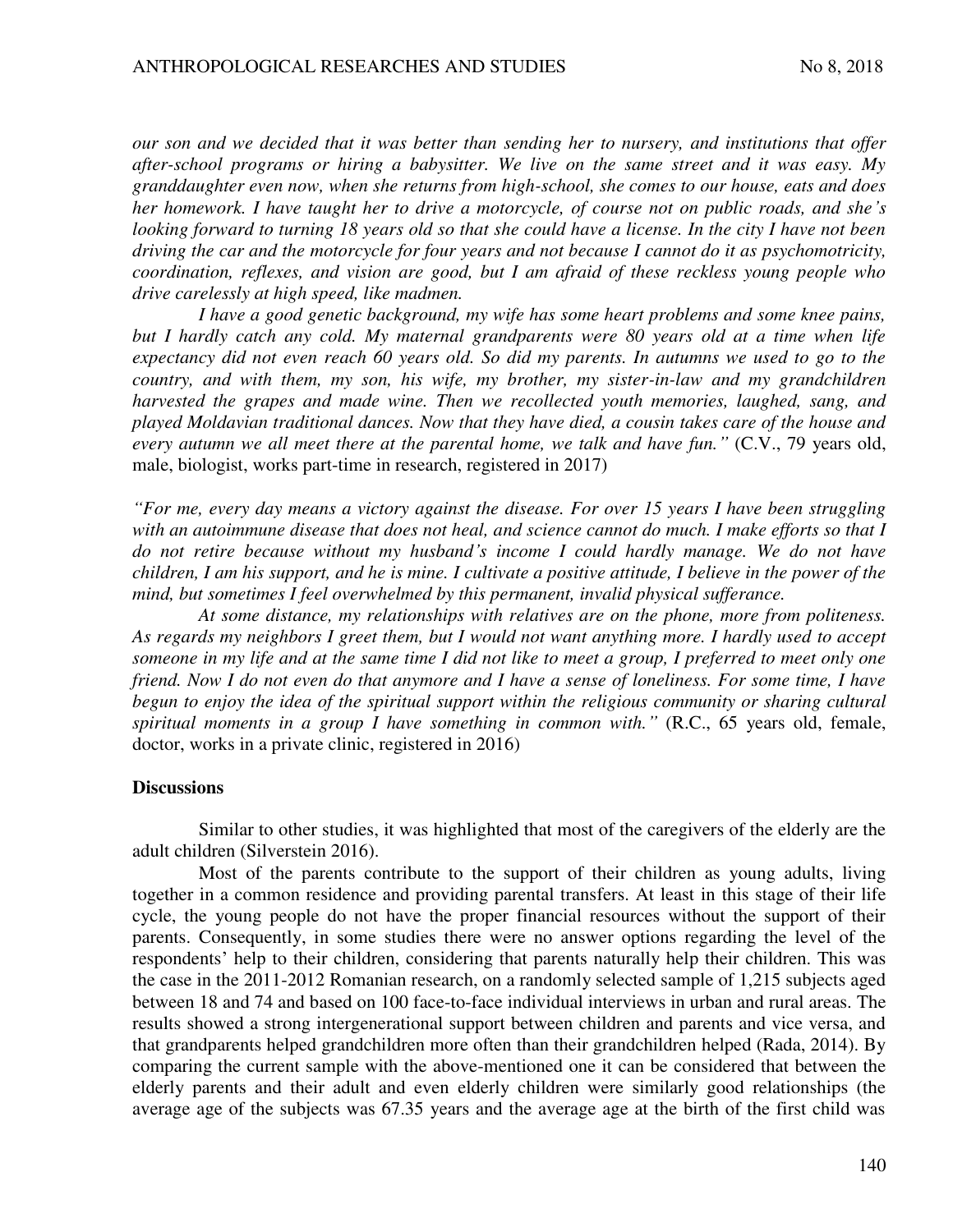24.18 years). At the same time, the current study also revealed that grandparents helped grandchildren more often than their grandchildren did.

The support from children to parents and vice versa tends to be different. For example, Brandt, Haberkern, Szydlik using data from The Survey of Health, Ageing and Retirement, 2004 (28,517 people older than 50 years from Sweden, Denmark, Holland, Belgium, France, Austria, Switzerland, Spain, Italy, Greece, and Germany) found that especially in the Mediterranean countries, then in Austria and Switzerland, more children take care of their own parents, while in the Scandinavian countries, France, and Germany the care is lower (Brandt, Haberkern and Szydlik 2009). The current study shows that in Romanian family is preferred to take care of the elderly like in the Mediterranean model and unlike the northern one in which state support is preferred. Different factors are involved, such as geographical distance, workplace, education level, health perception, age, family structure, cultural context, social services, specialized institutional assistance, state support, the economic level of the family and of the country, etc. The transfer of elderly care to the state makes the generations more independent, but it is recognized that solidarity between generations in the care of the elderly is significant in the modern welfare states both in the north and in the south (Daatland and Lowenstein 2005). In the case of the elderly, the situational loneliness may happen after satisfactory relationships when specific stress-generating events occur, such as withdrawal from the working group through retirement, death of the partner, disease (Peplau, 1985).

A recent study showed that living as a single person, dissatisfaction with the status of retired, and problems encountered in obtaining the basic daily living resources were associated with a higher level of perceived loneliness among the elderly from Romania, Bulgaria, and Russia" (Faludi, 2015).

In the interview with the RC, of 65 years old, retirement and disease determined the strengthening of the less sociable pattern of the person. A poor satisfaction of the social relationships over a longer period has made loneliness to become chronic, an aspect that RC tried to overcome by choosing a spiritual group or similar values.

Personal health and well-being are positively influenced by the existence of social, friendship. An American study of 7,638 people, over 50 years, which analyzed national data from 1996, 1998, 2000 and 2004, identified both situational loneliness and chronic loneliness as risk factors for mortality (Shiovitz-Ezra and Ayalon, 2010). The good quantity and especially the quality of the social relations, the contact with neighbors, friends, and mainly with family members decrease the risk of sentimental loneliness (Pinquart and Sorensen, 2001). This is the case of the 79 year-old CV, whose account reveals a good, genuine, natural, and optimistic spirit, and cooperation between the members of the family of origin and between the members of the family of procreation, vertically and horizontally. The future plans for professional achievements and for the granddaughter, the absence of chronic disabling illnesses, due to the good genetic background, the sociable nature, the cheerful, optimistic way of looking at the future, the good family relationships, the sufficient income and the sense of usefulness have been mutually reinforced. This case can be considered as one of successful aging.

Similar to other studies (Silverstein and Giarrusso, 2010) the interviews revealed that the type of support was based on the needs specific to the age and the stage in the life cycle. For instance, parents offered money to the adult children with poor economic resources, and the adult children offered social support and care to the parents with health problems.

Similar to other studies (Heylen, Mortelmans, Hermans and Boudiny, 2012) interviews showed that family proximity was important in exchanging help, but families offered support if needed, even if they were at a distance.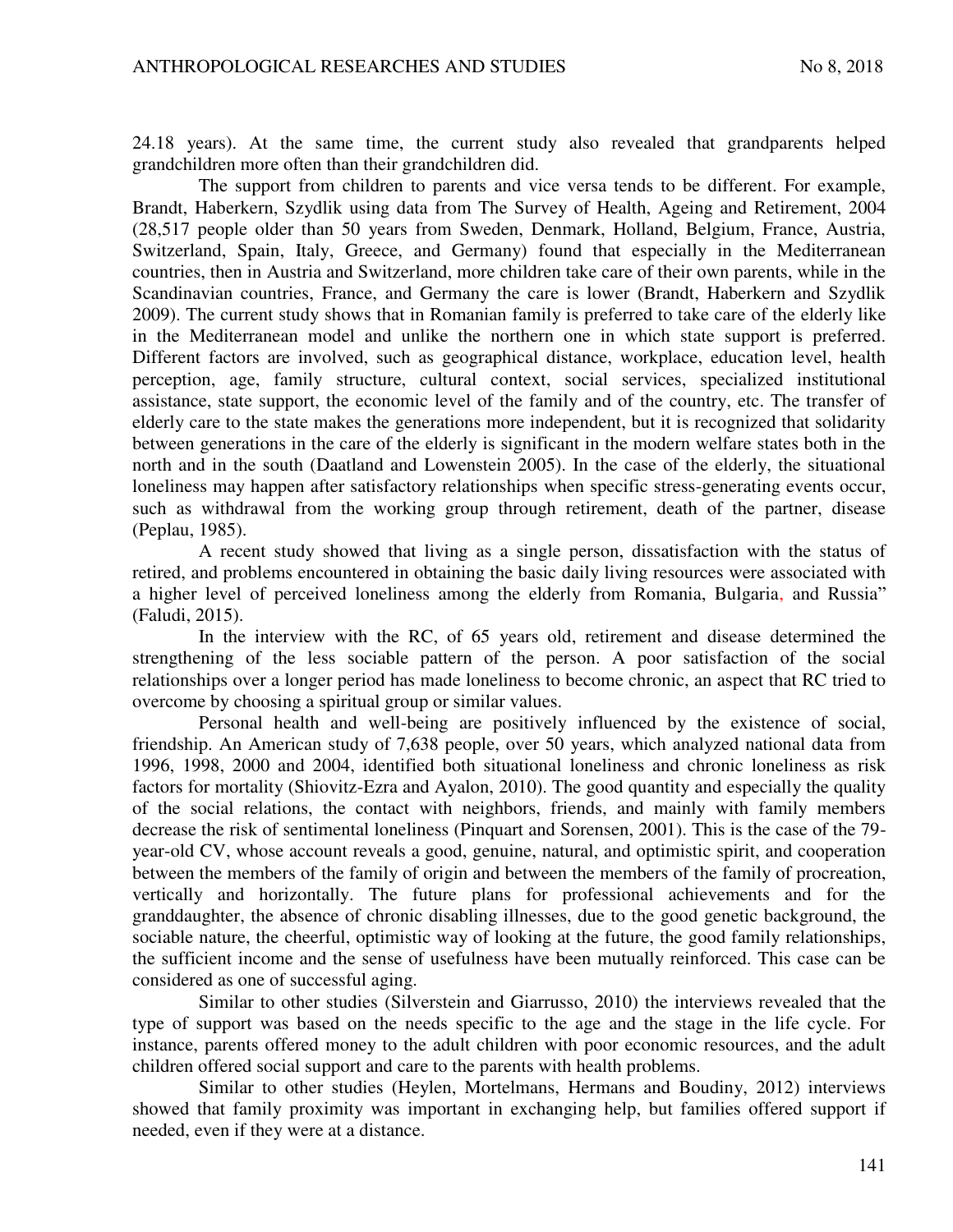## **Conclusions**

This study shows that family members have good co-operation resources, and practical, emotional, and financial support are present to a large extent. Children and grandchildren have been identified as important resources of joy which shows good family relationships. The study has highlighted that the most vulnerable elderly are those with health and low-income issues, and these aspects are mentioned by most respondents. At the same time, the accounts have emphasized the fact that people with bidirectional support, with a sense of usefulness, with a positive view on life, the extraverts and the sociable ones have a better life.

Social isolation must be prevented through the civic and cultural participation of the elderly in society. The encouragement of people to monitor and improve their health should be constantly promoted.

At society's level, it is essential to develop strategies, programs for stimulating elderly and young people to cooperate and to support each other with resources such as volunteering. On the one hand, the children and young people need models and mentors to share them their life experience, and, on the other hand, the elderly need support from young people.

Education is important in order to avoid age-related negative stereotypes, both because they have the potential to strengthen the prejudices or discrimination of the elderly, and because they influence the person to develop patterns of behavior, thinking, and emotions that confirm that negative stereotype.

### **Acknowledgements**

The quantitative data of this study were based on the project Quantitative and qualitative study on successful aging, a psycho-socio-medical approach on third age, made by "Francisc I. Rainer" Anthropology Institute of the Romanian Academy (No. 691/12.08.2015) and "Ana Aslan" National Institute of Gerontology and Geriatrics (No. 10413/01.09.2015) from Bucharest. The topic was approved by the Scientific Council of the "Francisc I. Rainer" Anthropology Institute of the Romanian Academy (No. 1021 / 04.11.2015). Project Managers Rada C., Drăghici R. Participants: Ispas A.T., Baciu A.B., Prada G.I., Pena C., Vârtan I., Stan P., Lazăr C.

### **Ethical considerations**

Written informed consent was obtained from each participant at the time of recruitment. The subjects were informed that they could withdraw from the study at any stage, and confidentiality was assured. The study was approved by the Ethics Commission of the "Francisc I. Rainer" Anthropology Institute of the Romanian Academy, (No. 153/01-03-2016).

### **Bibliography**

- 1. Brandt, M., Haberkern, K. and Szydlik, M., 2009. Intergenerational Help and Care in Europe, *European Sociological Review*, 25(5), pp.1-17, DOI:10.1093/esr/jcn076, Available at: [<www.esr.oxfordjournals.org>](http://www.esr.oxfordjournals.org/) [Accessed 4 August 2017].
- 2. Daatland, S.O. and Lowenstein, A., 2005. Intergenerational solidarity and the family welfare state balance, *European Journal of Ageing: Social, Behavioural and Health Perspectives*, 2(3), pp.174-182, doi: 10.1007/s10433-005-0001-1.